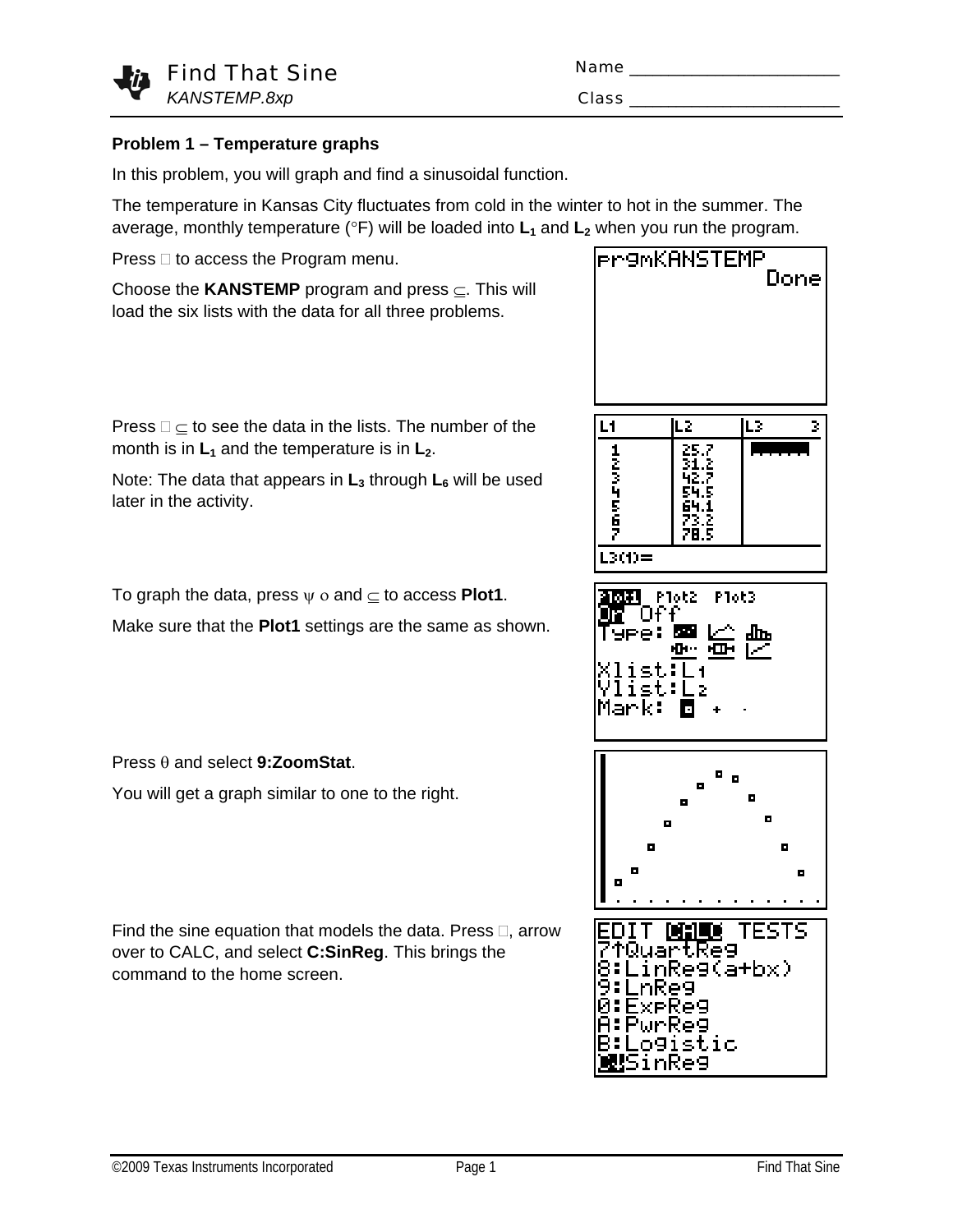# Find That Sine

Follow the command by entering  $L_1$ ,  $L_2$ ,  $Y_1$ .

**L<sub>1</sub>** and **L**<sub>2</sub> can be entered by pressing the following keys: ψ [L1] and  $\psi$  [L2].

To enter  $Y_1$ , press  $□$  and  $∼$  to select the **Y-VARS** menu. Then, press  $\subset$  to select **1: Function...** and select **1: Y**<sub>1</sub>.

Press  $\subset$  and the values for *a*, *b*, *c*, and *d* in the general formula  $y = a * sin(bx+c)+d$  will appear on the screen. The formula is now stored in  $Y_1$ .

With two-decimal accuracy, record the sine equation:

Press  $\sigma$  to see the sine regression with the data.

• How well does the sine equation model the data? Explain.



Clean the graph up by hiding the scatter plot.

To hide the scatter plot, press ο and arrow up to highlight **Plot1**. Press ⊆.

Press  $\sigma$  to see the cleaned up graph.

### **Problem 2 – Hours of Sunlight**

The amount of light a location on the Earth receives from the Sun changes each day depending upon the time of year and latitude of that location. The amount of daily sunshine Kansas City experiences has been recorded in the lists where the calendar day is in  $L<sub>3</sub>$ , and the hours of sunlight is **L4**.

Create the scatter plot, sine equation that models the data and "clean-up" the graph as outlined in Problem 1. To create the scatter plot, make sure to change the **XList** to  $L_3$  and the **YList** to **L4**.

In early cultures, certain days of the year had significant importance because of the planting cycle. These days were the winter and summer solstices, and the spring and fall equinoxes. The equinoxes are the days with equal amounts of light and dark. The summer solstice has the greatest amount of sunlight, while the winter solstice has the fewest amount of sunlight.